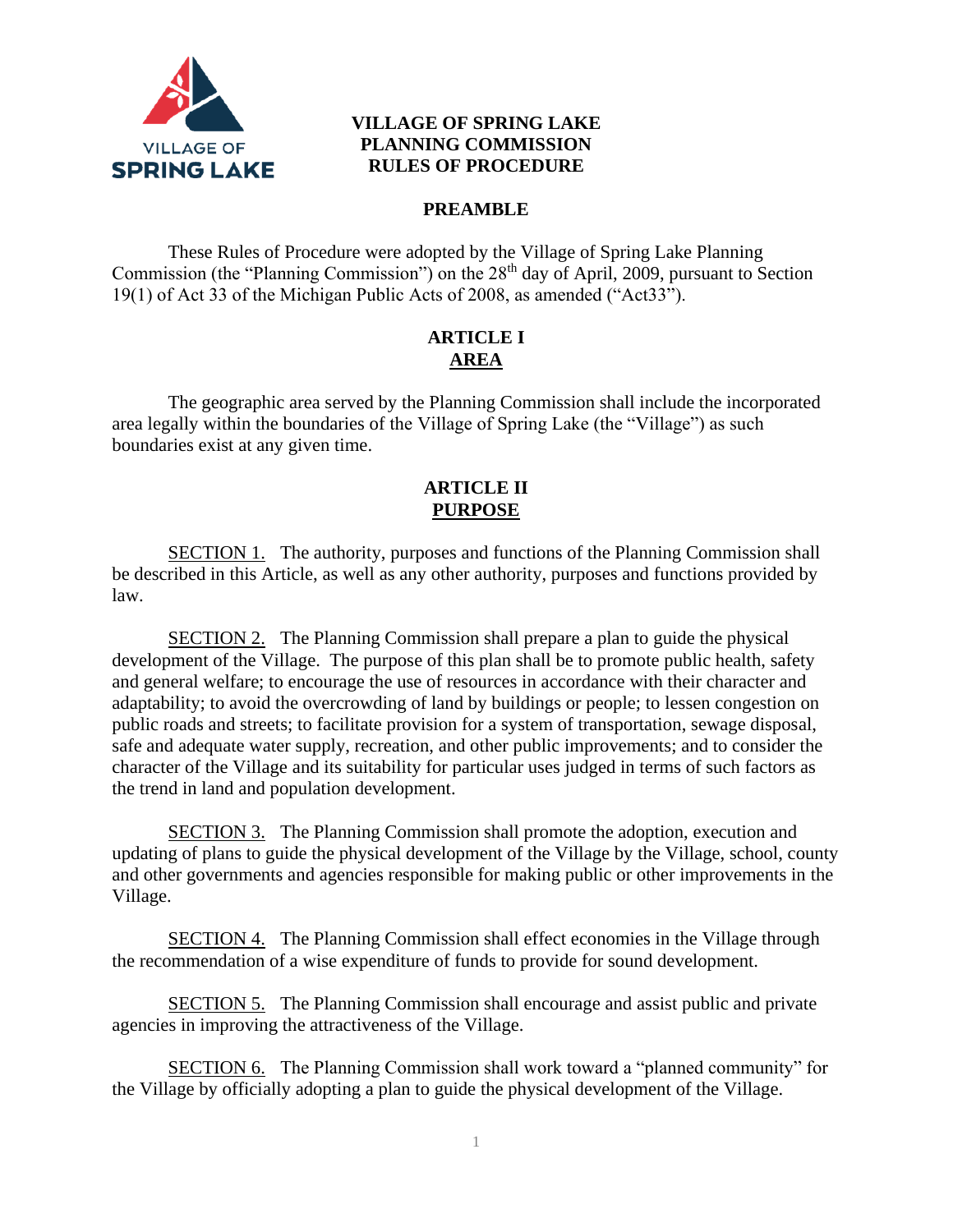SECTION 7. The Planning Commission shall exercise the powers, duties and responsibilities of zoning boards as provided by the Michigan Zoning Enabling Act (Act 110 of the Michigan Public Acts of 2006, as amended).

SECTION 8. The Planning Commission shall review proposals for public streets, squares, parks, ways, ground, spaces, buildings or structures as provided in Act 33.

SECTION 9. The Planning Commission shall review plats or other matters of land development, recommend regulations governing the subdivision of land and perform such other duties as the Village Council shall from time to time assign to the Planning Commission, all as provided in Act 33.

SECTION 10. The Planning Commission shall have such other authority and perform such other duties and responsibilities as provided by Act 33 or as provided otherwise by law.

SECTION 11. The Planning Commission shall further cooperation between governmental and private agencies toward the purposes and functions described in this Article.

### **ARTICLE III MEMBERSHIP, REPRESENTATION, QUALIFICATIONS, APPOINTMENT, TERM AND VACANCIES**

SECTION 1. The Planning Commission shall consist of nine members, who shall be representative of major interests as they exist in the Village. All members shall be qualified electors of the Village, except that two members need not be. One member of the Village Council shall be a member of the Planning Commission.

SECTION 2. All members of the Planning Commission shall be appointed by the Village President with the approval of the Village Council. Members may be removed by the Village Council, after a hearing on written charges.

SECTION 3. The term of each member shall be for three years. The Planning Commission member from the Village Council shall serve according to the person's term on the Village Council, unless properly removed from the Planning Commission. A successor shall be appointed not more than one month after the term of the preceding Planning Commission member has expired. All vacancies for unexpired terms shall be filled for the remainder of the terms. Members of the Planning Commission shall continue to hold office until their successors are appointed.

### **ARTICLE IV**

### **COMPENSATION, BUDGET, GIFTS AND EXPENDITURES**

SECTION 1. Members of the Planning Commission may be compensated for their services as provided by the Village Council. The Planning Commission may make and administer regulations relative to compensation for the travel of its members and Village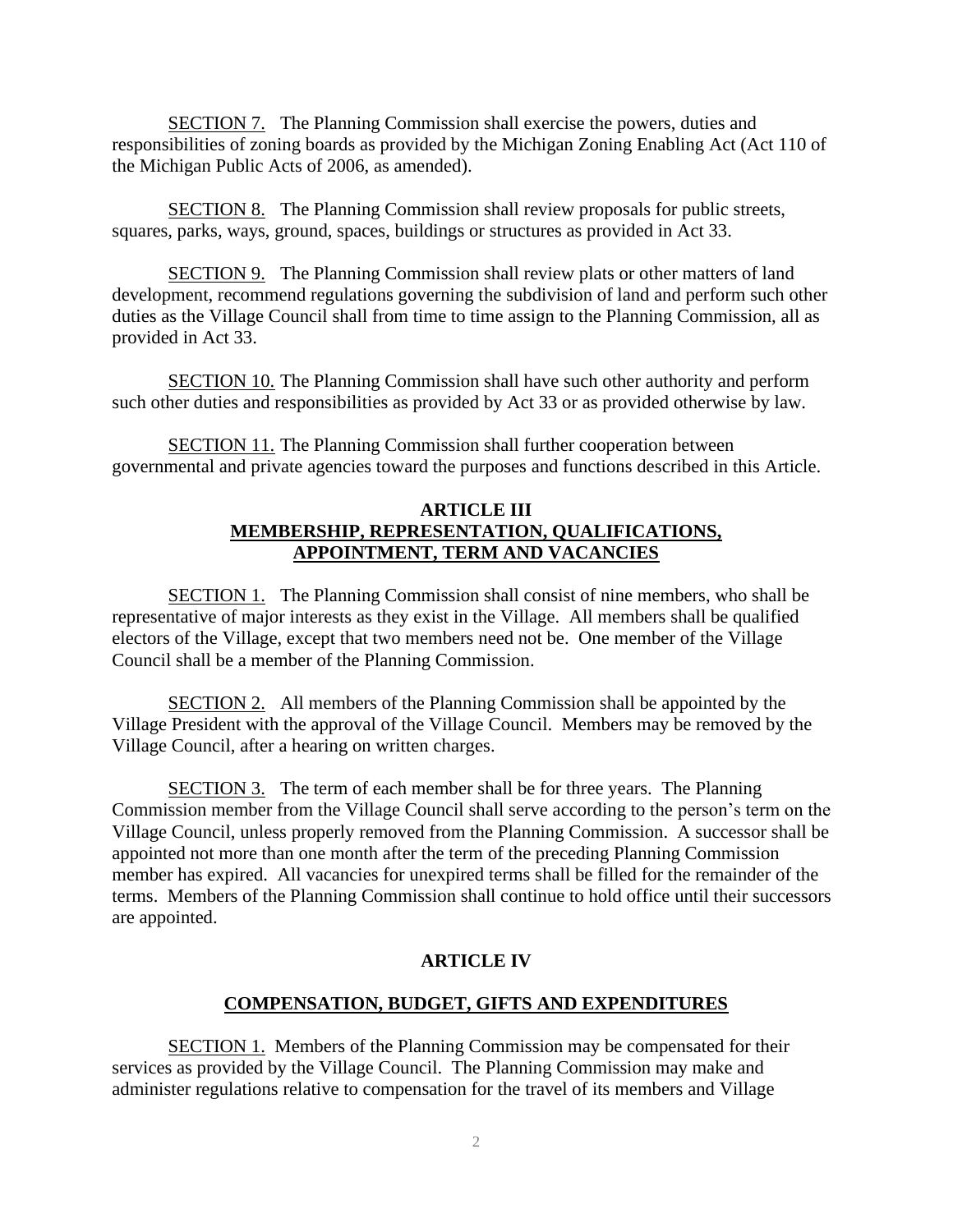employees when engaged in the performance of activities authorized by the Planning Commission, including attendance at conferences and meetings. The Planning Commission may prepare a detailed budget and submit it to the Village Council for approval or disapproval. The Village Council annually may appropriate and make available funds in a Planning Commission General Budget Fund for carrying out the purposes and functions permitted under Act 33 and may match Village funds with federal, state, county or other local government or private grants. The Village Council may accept and use gifts and grants for Planning Commission purposes. Money so accepted shall be deposited with the Village Treasurer in a Planning Commission fund for expenditure by the Planning Commission for the purpose designated by the donor. The Village Treasurer shall be asked to draw warrants against the Planning Commission fund only upon vouchers signed by the Chairperson of the Planning Commission and Zoning Administrator and upon orders drawn by the Village Clerk. The expenditures of the Planning Commission, exclusive of gifts and grants, shall be within the amounts appropriated by the Village Council

SECTION 2. The Village Treasurer shall similarly be asked to draw warrants against the Planning Commission fund, upon vouchers signed by the Chairperson of the Planning Commission and the Zoning Administrator, to pay the regular fees, charges and/or expenses incurred by or in connection with the Planning Commission. The Planning Commission may periodically request a report from the Village Treasurer concerning all Village warrants drawn against and charged to the amount appropriated by the Village Council for Planning Commission purposes, to enable the Planning Commission (and Village Council) to monitor expenditures against appropriations.

#### **ARTICLE V OFFICERS AND THEIR DUTIES AND ADVISORY COMMITTEES**

SECTION 1. The Planning Commission shall elect a Chairperson, and Vice-Chairperson, Secretary, and any other officers decided upon by the Planning Commission from its members and shall create and fill such other offices or committees as it may consider advisable. The Planning Commission may use a recording secretary who is not a member of the Planning Commission. The officers shall be elected annually at the first regular meeting of the Planning Commission in each fiscal year (i.e., July 1 through June 30). The officers shall be elected by and from among the membership of the Planning Commission. The Planning Commission may appoint persons outside of its membership to serve on such advisory committees as it may establish. The terms of all officers shall be one year or until a successor is elected.

#### SECTION 2.

A. The Chairperson shall be the chief executive officer of the Planning Commission and shall preside at all meetings of the Planning Commission. The Chairperson shall appoint all committees established by the Planning Commission and shall be an ex-officio member of all committees. The Chairperson shall have a vote on all resolutions as a Planning Commissioner. The Chairperson shall sign any contracts or legal documents which the Planning Commission is authorized to enter into and which are approved by the Planning Commission.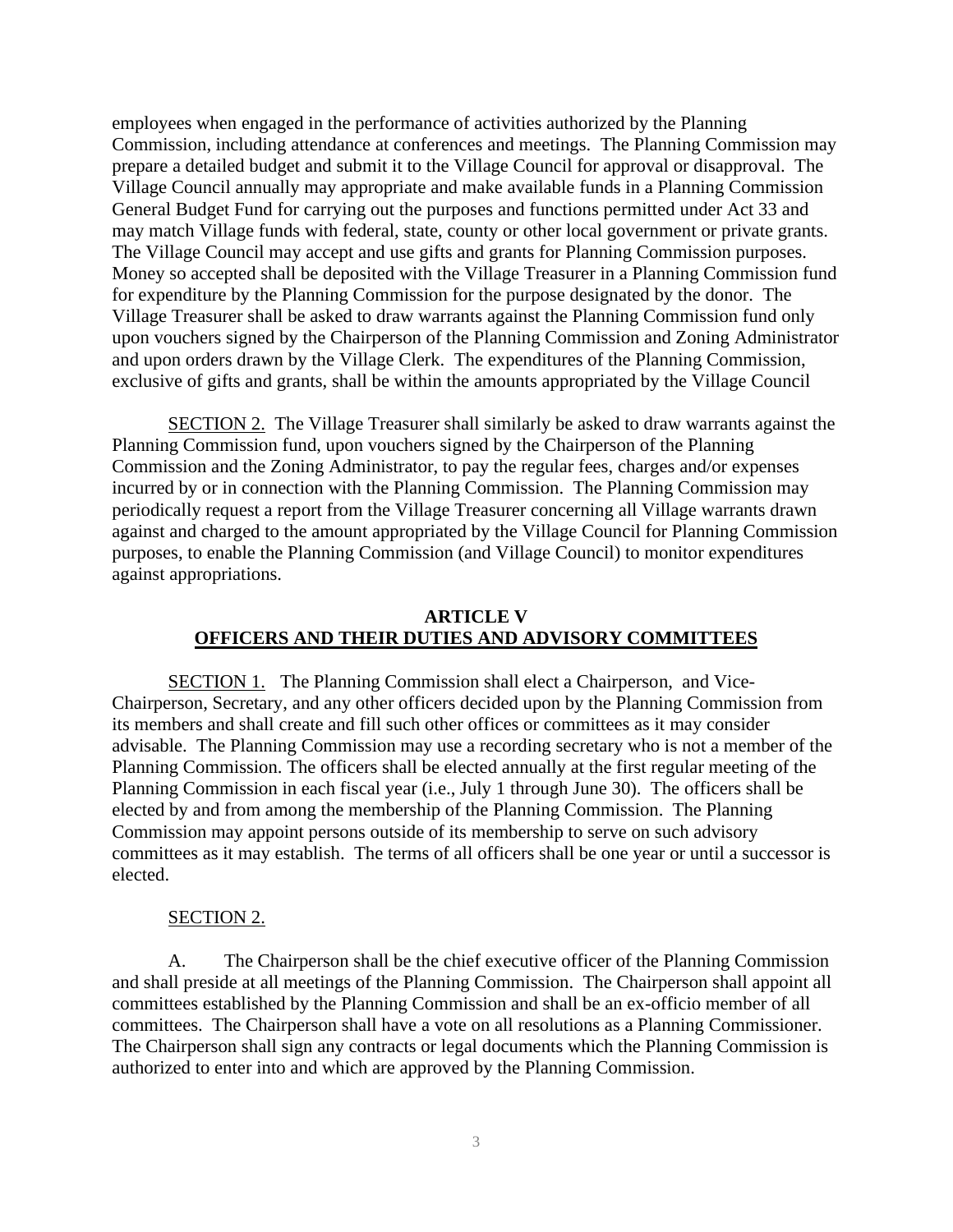B. As designated by the Village Council, one member of the Planning Commission shall be a member of the Zoning Board of Appeals.

### SECTION 3.

A. In the event that the office of the Chairperson becomes vacant by death, resignation or otherwise, the Vice Chairperson shall serve as a Chairperson until a new Chairperson is elected.

B. In the event of the absence or disability of the Chairperson, the duties shall, for the time being, be discharged by the Vice Chairperson.

SECTION 4. The Zoning Administrator shall perform the usual duties of the office of Secretary and such other duties as the Planning Commission may direct, including the following.

A. The Zoning Administrator shall have custody of and be responsible for the official minute books and records of the Planning Commission.

B. The Zoning Administrator shall be responsible for all correspondence and notices pertaining to meetings and official acts of the Planning Commission.

C. The Zoning Administrator shall, at the request of the Planning Commission, request from the Village Treasurer an itemized financial report regarding Planning Commission expenditures and receipts. This report is to detail moneys in the Planning Commission fund.

D. The Zoning Administrator shall receive Planning Commission bills which require payment. The Zoning Administrator shall prepare a voucher that is signed by the Zoning Administrator and the Chairperson before it is forwarded to the Village Treasurer for payment.

E. The Zoning Administrator shall verify with the County Planning Commission, after one has been established, that a copy of the Zoning Ordinance of the Village of Spring Lake (the "Zoning Ordinance") and all amendments to it have been filed.

## **ARTICLE VI PLANNING COMMISSION MEETINGS**

# SECTION 1.

A. The Planning Commission shall hold not less than four regular meetings each year, and by resolution shall determine the time and place of the meetings. A special meeting may be called by two members upon written request to the Zoning Administrator or by the Chairperson. The business which the Planning Commission may perform shall be conducted at a public meeting of the Planning Commission held in compliance with Act 267 of the Michigan Public Acts of 1976, as amended. Public notice of the time, date and place of a regular or special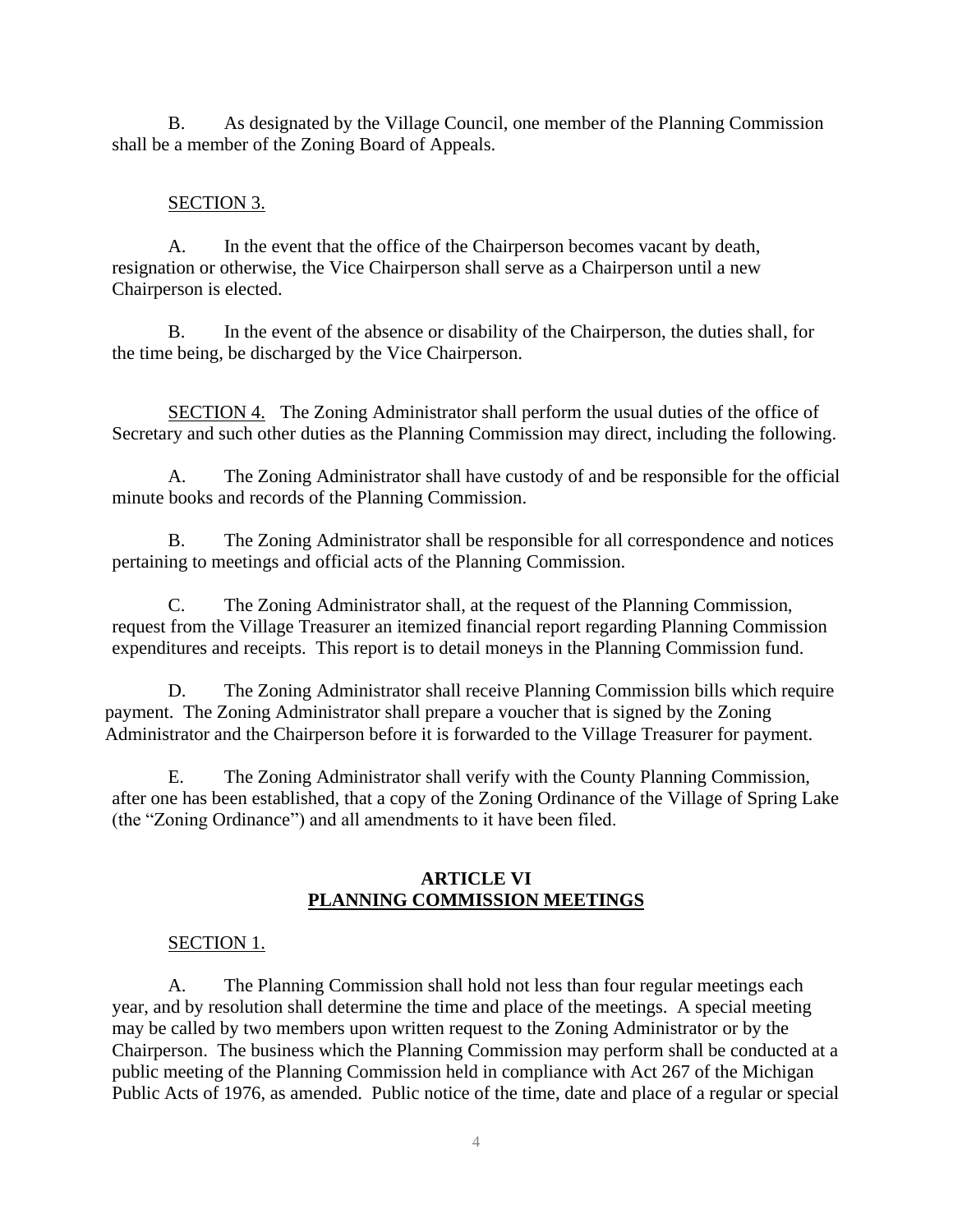meeting shall be given in the manner required by Act 267 of the Michigan Public Acts of 1976, as amended. Notice to the members of the Planning Commission of the place, day and hour of any special meeting of the Planning Commission shall be served on each member at least 18 hours in advance of the time of the meeting. Service of the notice may be made personally, by telephone, or by mailing such notice, postage prepaid, plainly addressed to the member at the member's current mailing address. However, notice by mail of a special meeting of the Planning Commission may be given if the mailing occurs at least 48 hours in advance of the meeting.

B. A majority of the Planning Commission membership shall constitute a quorum to take action at any meeting.

C. For meetings of the Planning Commission and any advisory committees, the rules of parliamentary practice as set forth in "Robert's Rules of Parliamentary Procedure" shall govern in all cases in which they are not inconsistent with the standing rules and orders of the Planning Commission and not contrary to any existing laws of the State of Michigan. The Chairperson of any Planning Commission meeting has the right and duty to regulate the proceedings of the meeting, and ordering any disorderly person out of the meeting, if necessary.

D. The recommended order of business for a regular Planning Commission meeting is the following:

- CALL TO ORDER BY THE CHAIRPERSON;
- ROLL CALL;
- APPROVAL OF THE AGENDA;
- APPROVAL OF PREVIONUS MEETING MINUTES;
- OLD BUSINESS;
	- o Public Hearings
	- o Other
- NEW BUSINESS;
	- o Public Hearings
	- o Other
- PUBLIC COMMENT NOT RELATED TO AGENDA ITEMS;
- ANNOUNCEMENTS; AND
- ADJOURNMENT.

Although the above order is a recommended order of business, the Chairperson may, at the Chairperson's discretion, change the order of business to suit the requirements of the meeting.

The Planning Commission should adhere to principles that provide fair and equitable treatment of matters of business regardless of their origin. When possible, every effort should be made to process business through the Planning Commission in the order in which it was received.

SECTION 2. The basic agenda for Planning Commission public hearings shall normally be as follows.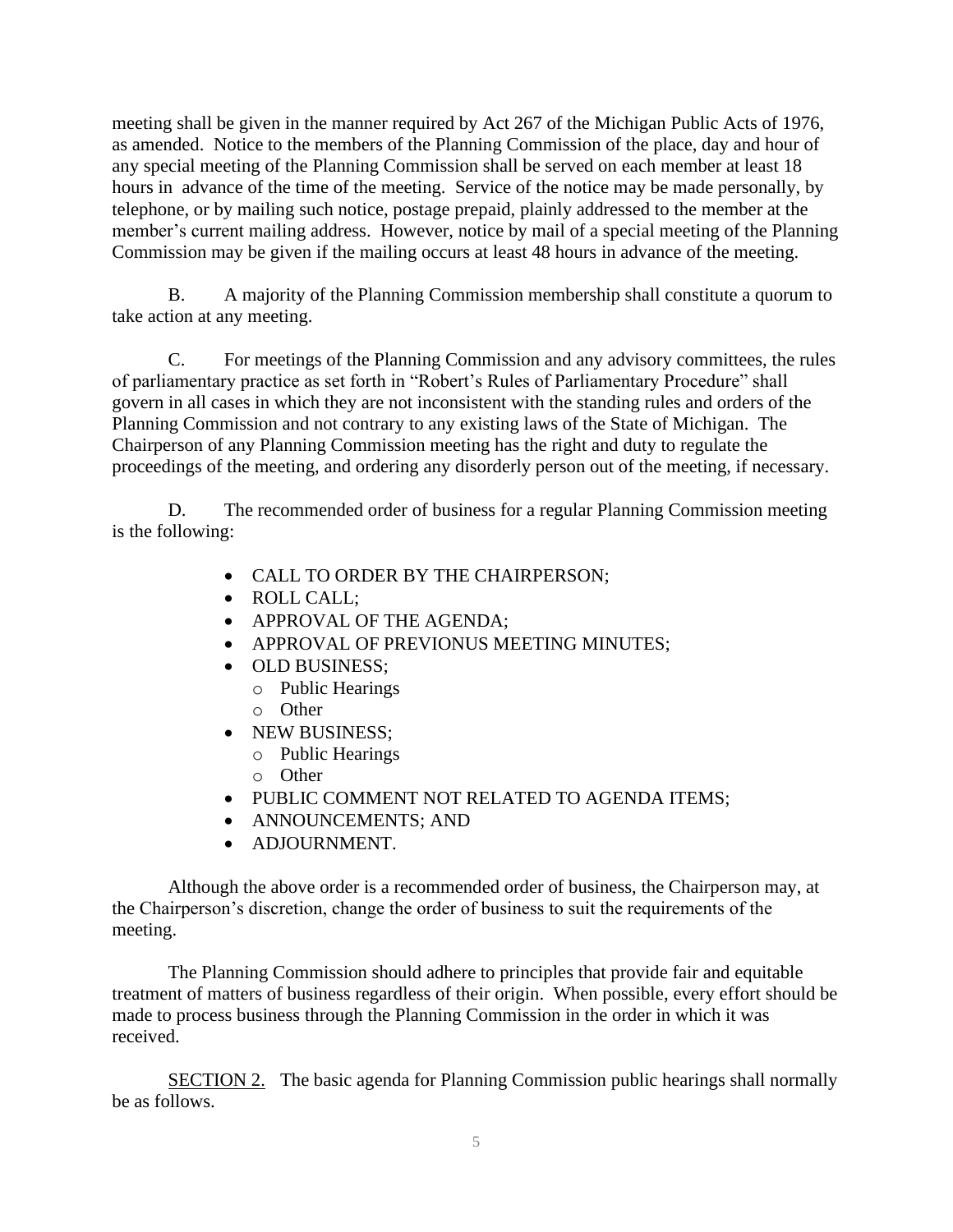A. The Chairperson shall introduce the matter by announcing substantially as follows.

> 1. This is a meeting of the Village of Spring Lake Planning Commission. The duties of the Planning Commission are to consider matters of long range planning as well as questions of zoning. Thus, the Planning Commission functions as a planning commission as well as a zoning board. In its capacities as a zoning board, it makes recommendations to the Village of Spring Lake Village Council. The final responsibility for any zoning amendment to the Zoning Ordinance is solely in the hands of the Village of Spring Lake Village Council.

> 2. This is the date, time and place for a (regular or special) meeting of the Planning Commission, held pursuant to notice, for the purpose of hearing, considering and acting upon certain proposed amendments(s) to the Zoning Ordinance and/or acting upon an application for a special use permit or a planned unit development.

3. Notice of this hearing has been given as required by law.

B. The Chairperson shall read the notice of public hearing.

C. The Chairperson shall then declare the public hearing open and inform the public that the rules of the public hearing are posted at the entrance to the meeting room.

> 1. The procedures and rules to be followed by all persons during the public hearing are as follows:

> > a) No person shall address the Planning Commission or otherwise question or comment upon any matter without first being recognized by the Chairperson.

> > b) Once recognized by the Chairperson, all persons shall give their names and addresses before addressing the Planning Commission or otherwise questioning or commenting upon any matter.

> > c) The petitioners in this matter, or their representatives, shall make their full presentation in support of their petition first, without interruption.

> > d) Following the presentation on behalf of the petitioners, Planning Commission members may direct any comments or questions they may have to the petitioners.

e) Any persons or groups, or their representatives, in opposition to the petition may make their presentation next, without interruption.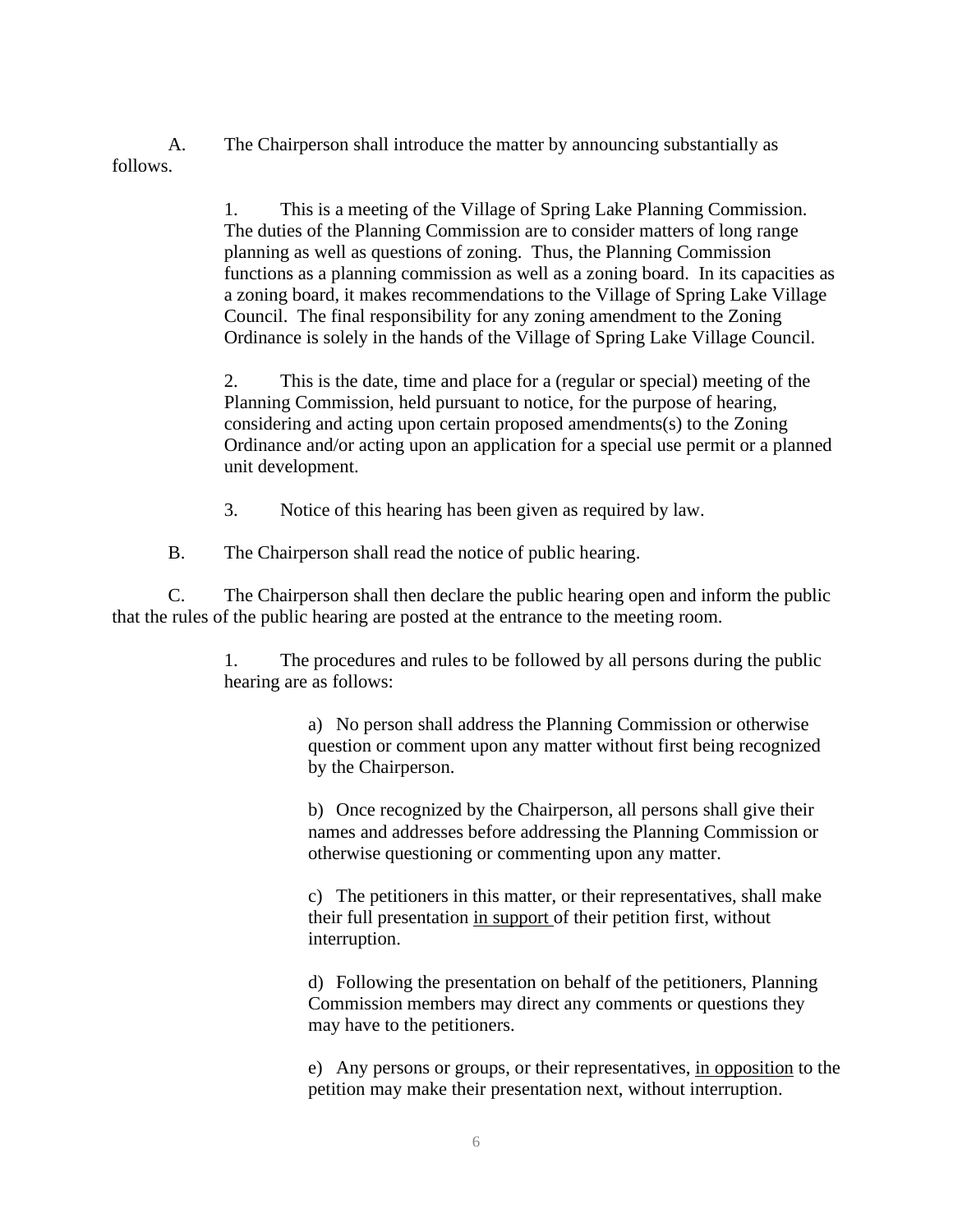f) Following any presentation on behalf of opponents, Planning Commission members may direct any comments or questions they may have to the opponents.

g) Next, any other comments or questions the petitioners may have in response to any presentation by any opponents may be made.

h) Next, any other comments or questions any opponents may have of the petitioners may be made.

i) Finally, any other persons, whether in support of the petition, in opposition to the petition, or otherwise, may make their comments and ask their questions when recognized by the Chairperson.

j) The hearing is expected and intended to proceed in an orderly manner. Your cooperation is anticipated and will be appreciated. You are invited to be heard on any petition that you may be interested in regardless of where you may live. A tablet is being circulated/has been placed on the table for you to clearly print your name and address if you wish to be recognized and allowed to speak during the public hearing. All presentations, questions, comments and replies are to be directed to the Chairperson. The Chairperson may limit the time of each speaker to 3 minutes.

D. The Chairperson shall then call upon the petitioners (or their representatives) to make their presentation in support of their petition.

E. The Chairperson shall then call for any comments or questions Planning Commission members may have of the petitioners.

F. The Chairperson shall then call upon any persons or groups in opposition to the petition to make their representation.

G. The Chairperson shall then call for any comments or questions Planning Commission members may have of the opponents.

H. The Chairperson shall then call for any further response, comments or questions by the petitioners.

I. The Chairperson shall then call for any further response, comments or questions by the opponents.

J. The Chairperson shall then call for any other comments or questions, whether in support of the petition, in opposition to the petition or otherwise.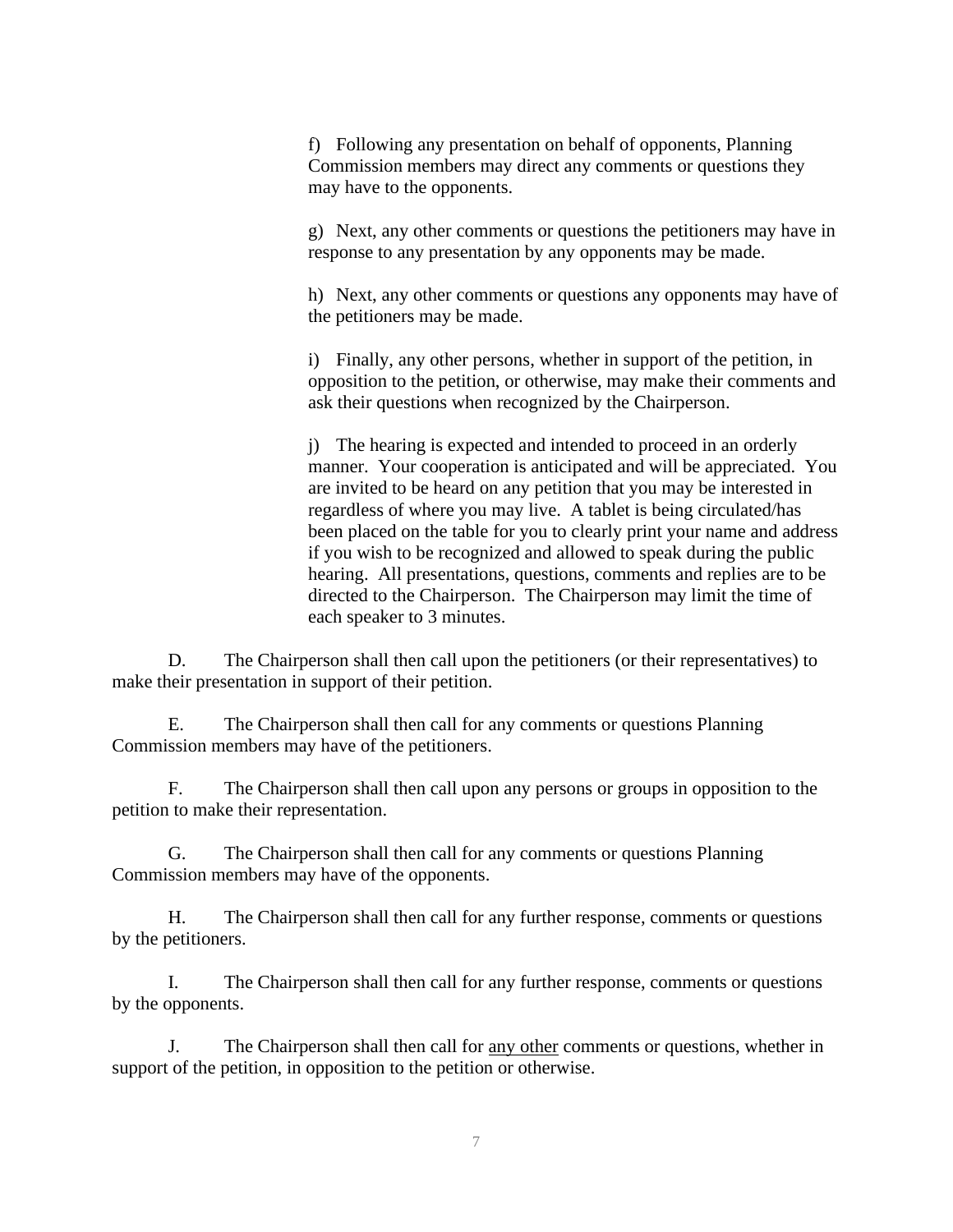K. When all presentations, comments and questions have been made, and when there is no one else desiring to be heard, and when there are no further inquiries from Planning Commission members, the Chairperson shall state as follows:

> There being no further comment nor anyone else desiring to be heard, I'll entertain a motion from the Planning Commission that the public hearing portion of this meeting be closed.

L. After motion to close the public hearing carries, one of the following motions should be made and acted upon:

> 1. Motion to take the matter under advisement for recommendation at a later date; or

2. Motion to recommend approval or disapproval of the petition, or to recommend approval in part and disapproval in part, etc.; or

3. Any other motion as may be proper or appropriate.

M. Although the basic agenda set forth above for Planning Commission hearings on proposed zoning amendments is a recommended agenda, the Chairperson may, at the Chairperson's discretion, change the agenda to suit the requirements of the hearing. In particular, the Chairperson may, with approval of the Planning Commission, require that a particular hearing be adjourned and continued to a time, place and certain date, because of the length or complexity of any such hearing, the need for additional information to be furnished, or for any other proper reason.

SECTION 3. Notwithstanding the provisions of Section 2 of this Article, no proposed Zoning Ordinance amendment initiated by petition of a property owner or other party in interest shall be considered or processed by the Planning Commission until:

A. A suitable petition in proper form has been completed and filed in triplicate with the Village in accordance with all applicable provisions of the Zoning Ordinance; and

B. The required fees in connection with the petition, to be used toward defraying the cost of the Zoning Ordinance amendment proceedings, have been deposited with the Village; and

C. The petition has been referred to the Planning Commission for processing under and in accordance with the Michigan Zoning Enabling Act.

## **ARTICLE VII PLANNING STAFF CONSULTANTS**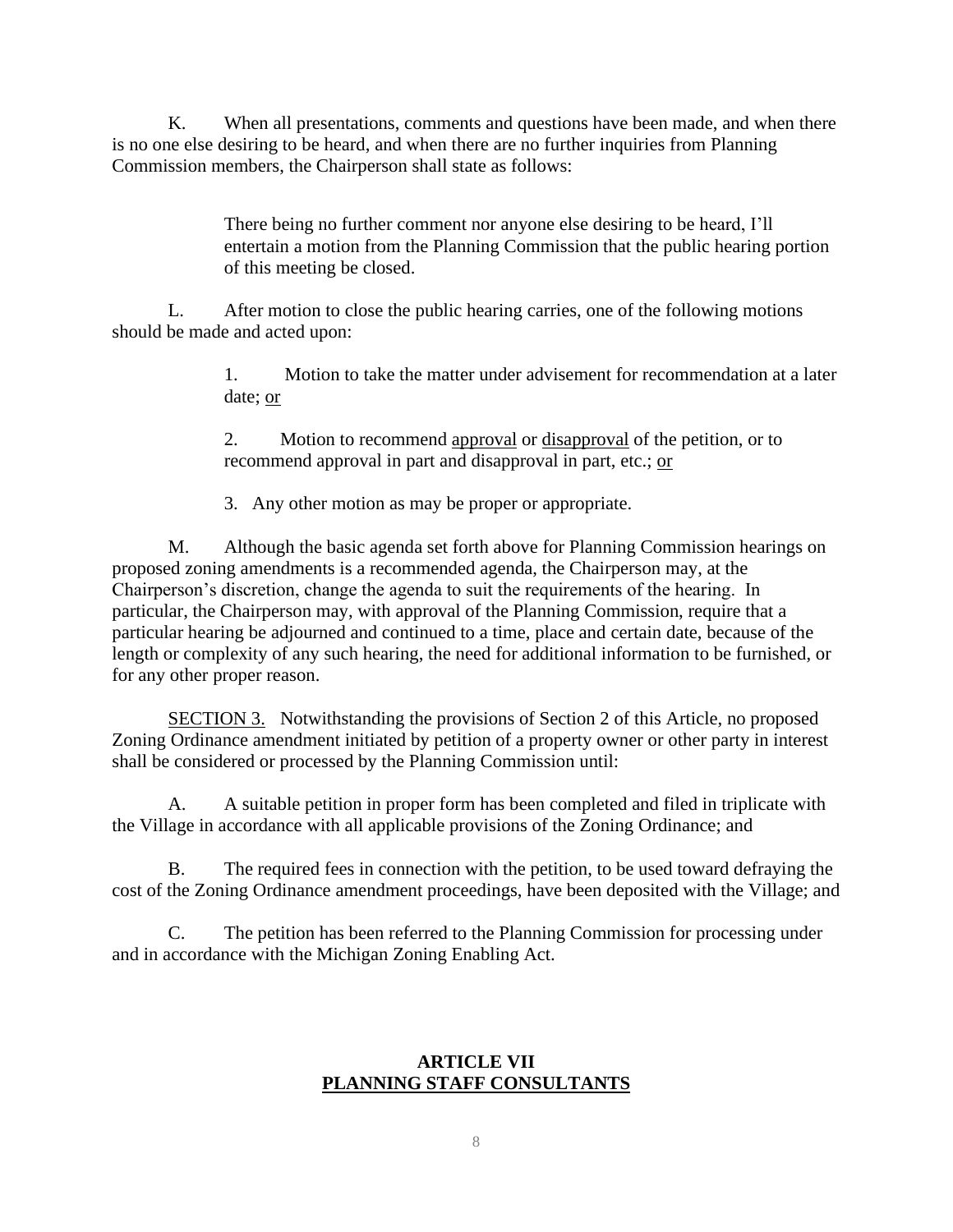SECTION 1. The Village Council upon recommendation of the Planning Commission may employ a planning director or other planning personnel, contract for the part-time or fulltime services of planning and other technicians, and pay or authorize the payment of expenses within the funds budgeted and provided for planning purposes.

SECTION 2. These planning persons shall have those powers and duties as may be delegated to them from time to time by the Planning Commission in accordance with applicable law.

### **ATRICLE VIII FISCAL YEAR AND ANNUAL REPORT WITH BUDGET**

SECTION 1. The fiscal year of the Planning Commission shall be from the first day of July to the last day of June.

SECTION 2. The Planning Commission shall, before the first day of June of each year, submit to the Village Council a written report of its activities during that fiscal year, indicating the status of planning activities including recommendations regarding actions by the Village Council related to planning and development. Any recommended budget from the Planning Commission is to be part of this report.

### **ARTICLE IX MASTER PLAN ORIGIN, ADOPTION AND AMENDMENT**

SECTION 1. The Planning Commission shall make and adopt a Master Plan as a guide for the development of the Village. As a basis for the plan, the Planning Commission is to (1) make inquiries, investigations and surveys of all the resources of the Village and (2) assemble and analyze data and formulate plans for the proper conservation and uses of all resources, including a determination of the extent of probable future need for the most advantageous designation of lands having various use potentials and for services, facilities and utilities required to equip such lands. The Planning Commission shall consult, in respect to its planning, with representatives of adjacent area municipalities; with the County Planning Commission, if any; and with the Regional Planning Commission, if any. The Planning Commission may make use of expert advice and information which may be furnished by appropriate federal, state, county and municipal officials, departments and agencies having information, maps and data pertinent to planning of municipalities.

#### SECTION 2.

A. The Master Plan shall include maps, charts and descriptive, explanatory and other related matter and show the Planning Commission's recommendations for the physical development of the Village.

B. The Master Plan shall include those of the following subjects which reasonably can be considered as pertinent to the future development of the Village;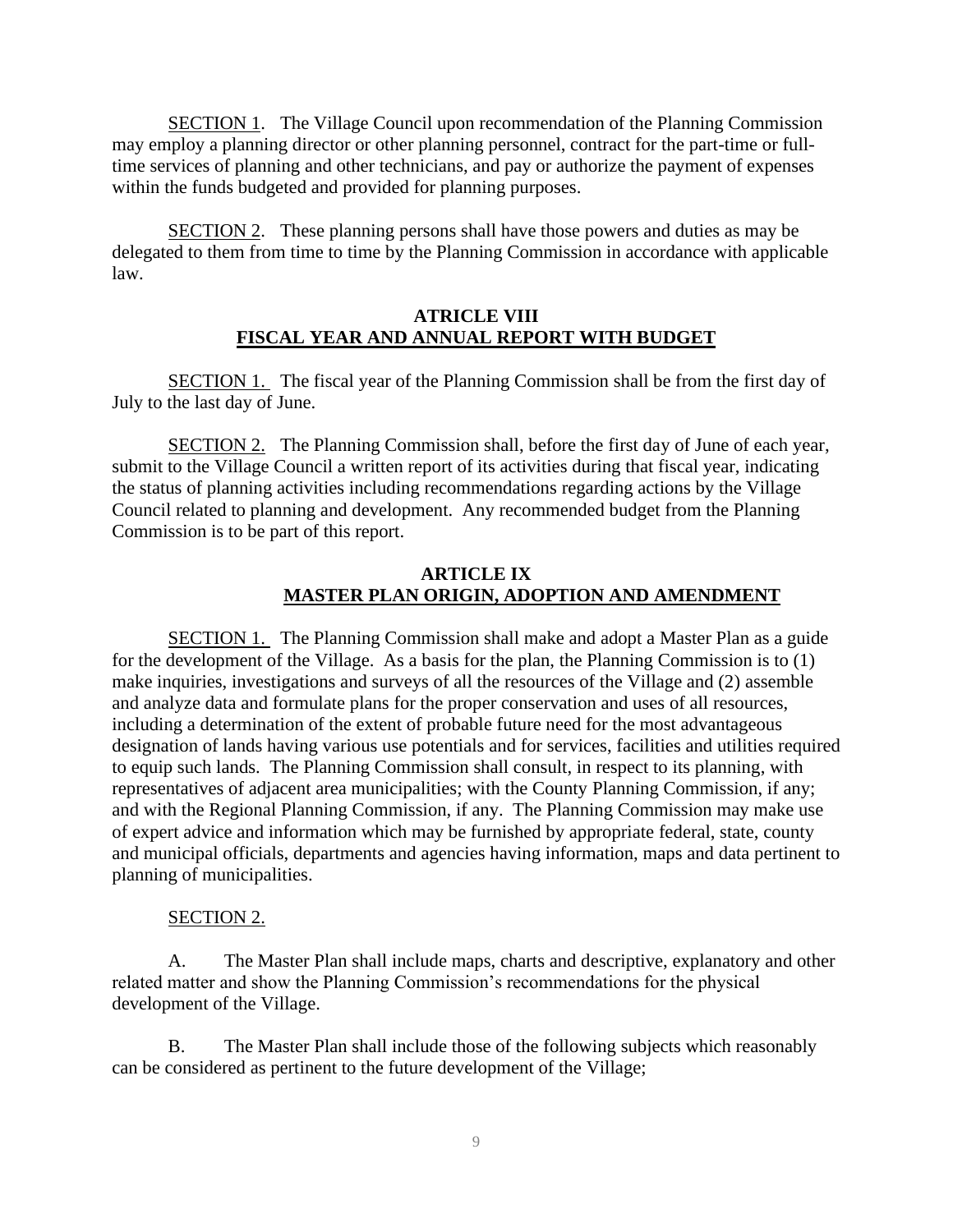1. A land use plan and program, in part consisting of a classification and allocation of land for agriculture, residence, commerce, industry, recreation, ways and grounds, public buildings, schools, soil conservation, forest, wild life refuges and other uses and purposes;

2. The general location, character and extent of streets, roads, highways, railroads, bridges, waterways and waterfront developments; flood prevention works, drainage, sanitary sewers and water supply systems, works for preventing pollution and works for maintaining water levels; and public utilities and structures;

3. Recommendations as to the general character, extent and layout for the redevelopment or rehabilitation of blighted districts and slum areas; and the removal, relocation, widening, narrowing, vacating, abandonment, changes or use or extension of ways, grounds, open spaces, buildings, utilities or other facilities;

4. A zoning plan for various zoning districts controlling the height, area, bulk, location, and use of buildings and premises, including an explanation of how the land use categories on the future land use map related to the districts on the zoning map; and

5. Recommendations for implementing any of its proposals.

SECTION 3. The Planning Commission shall consider and adopt or recommend for adoption the Master Plan in accordance with all applicable requirements of the Michigan Zoning Enabling Act, as amended, and Act 33.

### **ARTICLE X CONFLICT OF INTEREST**

SECTION 1. Planning Commission members shall declare a conflict of interest and refrain from discussing or deliberating or voting as a member of the Planning Commission on an application when:

- A. A relative (i.e. a spouse, child, parent, sibling, grandparent, grandchild, aunt, uncle, niece, or nephew including any in-law or step relationship of the described types) is an applicant or is formally associated with an applicant before the Planning Commission; or
- B. the Planning Commission member has a business or financial interest in the property involved in the request, or has a business or financial interest in the applicant or the applicant's company, agency, or association,; corporation, partnership, limited liability company, or any other entity; or
- C. the Planning Commission member owns or has a financial interest in neighboring property (for purposes of this section, a neighboring property shall include any property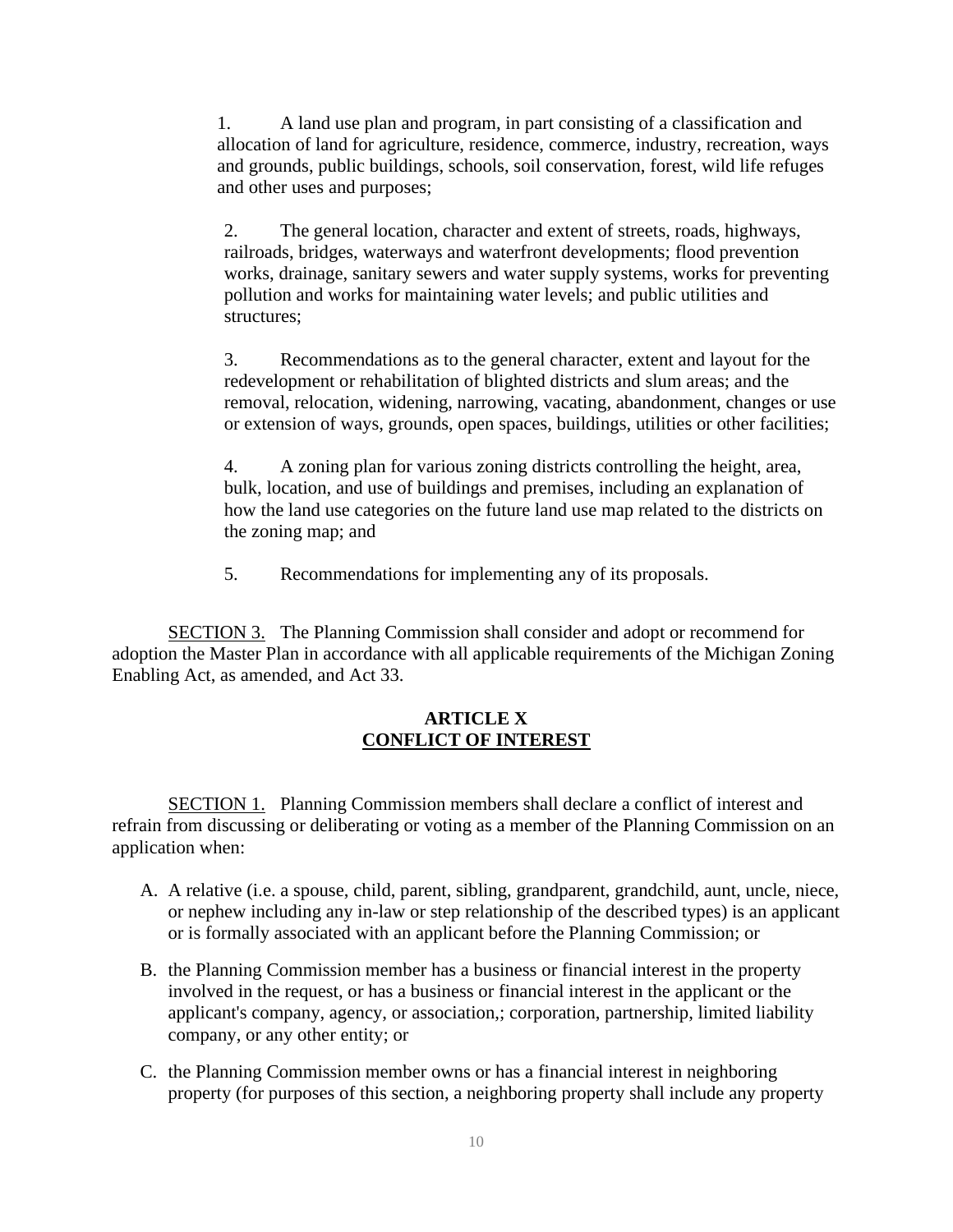falling within the notification radius for the proposed development, as required by the Zoning Ordinance, or other applicable Ordinance, or Michigan Zoning Enabling Act); or

D. there is a reasonable appearance of a conflict of interest, as determined by the Planning Commission member declaring such conflict; or.

SECTION 2. If a Planning Commissioner is asked about a potential conflict of interest, the Planning Commissioner shall respond on the record to the inquiry. If the Planning Commission does not believe that a conflict of interest exists, another Planning Commissioner may make a motion to recuse the Planning Commissioner for having a conflict of interest. If the motion is seconded and passed by a majority of the Planning Commissioners at the meeting, excluding the Planning Commissioner at issue, the Planning Commissioner at issue shall be recused.

SECTION 3. Planning Commission members shall not provide private consultation services, or similar services, for the development of sites within the Village for clients who are or may be applicants before the Planning Commission. This is not intended to prevent a Planning Commission member from assisting residents, municipalities, or others seeking help from the Planning Commission, which is normally part of a Planning Commission member's duties.

SECTION 4. A Planning Commission member shall not appear as an applicant before the Planning Commission in a case where the Planning Commission member has a conflict of interest. To avoid any appearance of impropriety the Planning Commission member shall have a representative appear before the Planning Commission instead.

### **ARTICLE XI AMENDMENT OF RULES OF PROCEDURE**

SECTION 1. These Rules or Procedure, in whole or in part, may be altered, amended, added to or repealed upon the affirmative vote of five or more members of the Planning Commission at any regular or special meeting. Notice of the proposed alteration, amendment, addition or repeal shall be submitted in writing by first-class mail or hand-delivery to all members of the Planning Commission at least 15 days before the regular or special meeting of the Planning Commission at which it is to be considered.

### SECTION 2.

A. The article or articles of the Rules of Procedure being amended must be properly recorded in the minutes of the Planning Commission along with the amended article or articles.

B. Any amended replacement page or pages must be prepared for the Rules of Procedure, indicating any previous adoption or revision dates in addition to the current revision date.

# **ATTESTATION**